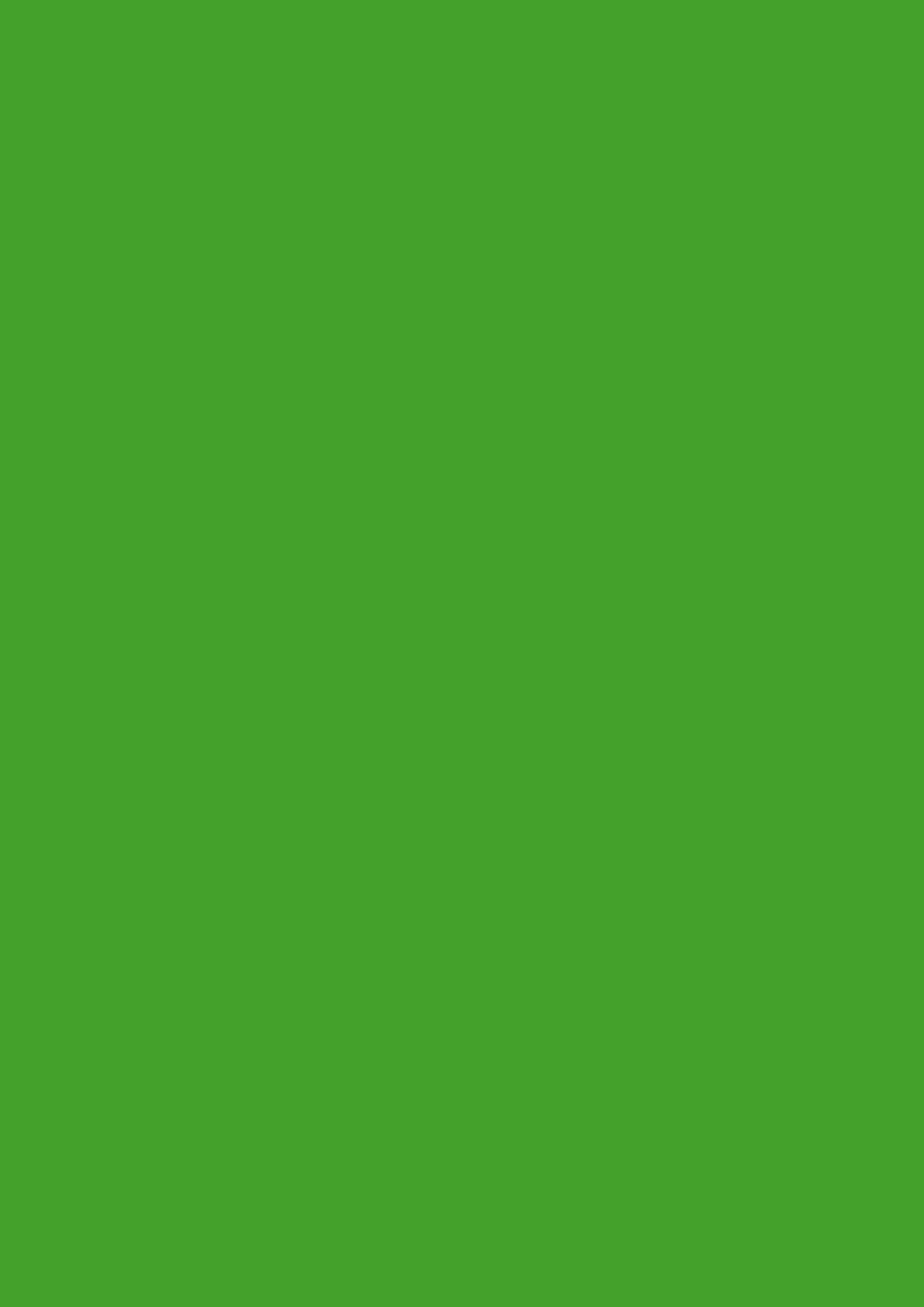

# **Open your eyes to global investment**

## **Diversified Alternative Investment Portfolios**

Staying ahead of today's markets and your investments requires the discipline to think and respond like a professional manager, in both good and bad markets. Avoiding fear, resisting greed; spreading your risk, but confronting and accepting risk when opportunities appear. The AECOS program is a way to invest like an institution: creating your own portfolio profile, identifying the global sectors to include, and then designing a risk/reward profile that suits your personality.

**AECOS combines** several money management strategies using both conventional and alternative investments, offering flexibility, diversification, liquidity and capital protection. The goal is to work with you to develop an approach to managing your assets, an approach that focuses first on reducing long term risk and maintaining your capital base. Then, once the risk is under control, to layer low-correlated investments and strategies to take advantage of above average returns available from a variety of sectors that you may not currently be considering.

> **The AECOS philosophy** avoids following crowds and looks for opportunities where others may not be searching. We combine this attitude with ongoing research to provide you with current tools normally available to larger institutional investors such as banks and pension programs.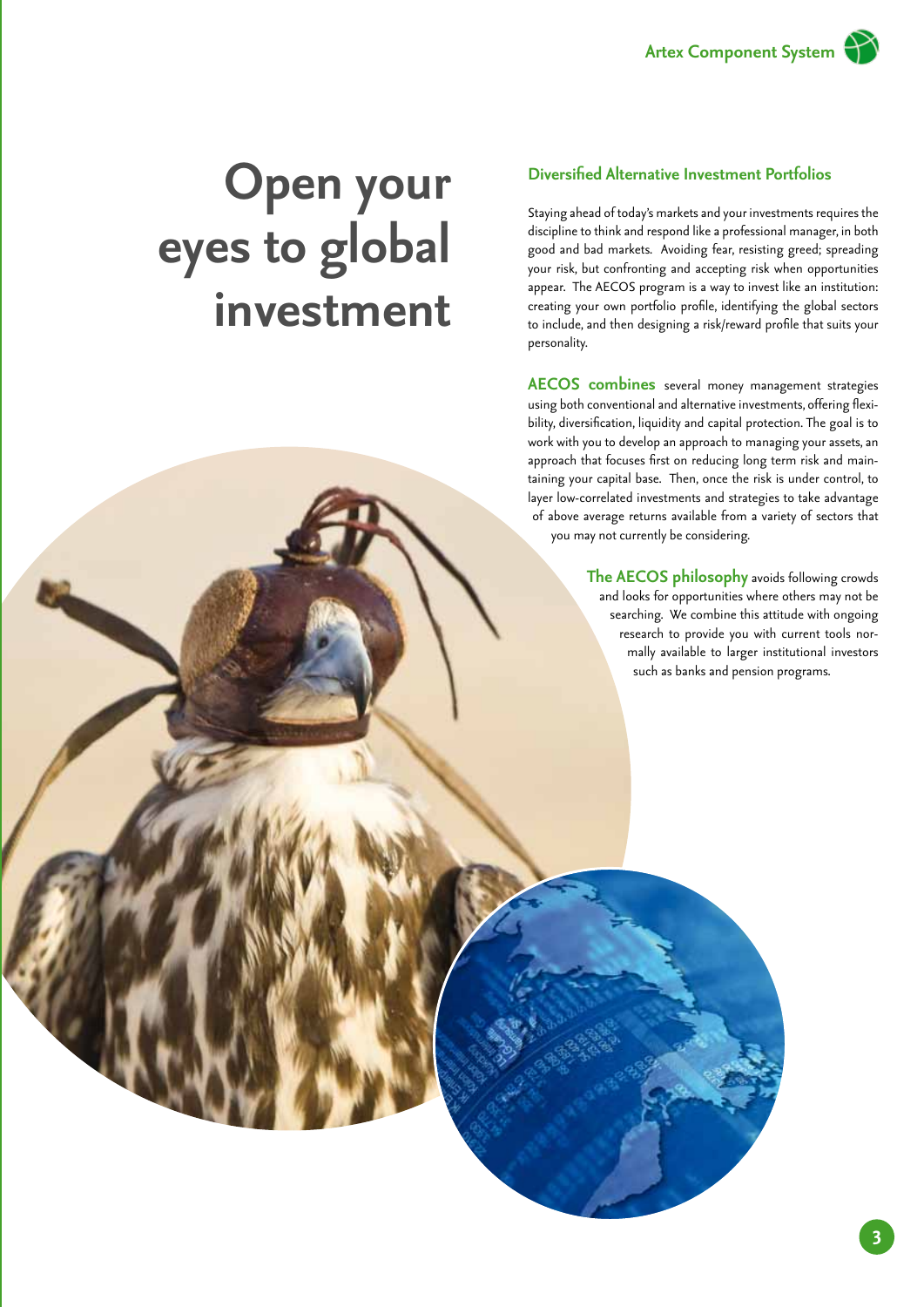# **Our Investment Philosophy**

Artex manages its own state-of-the-art global macro systems that maximize flexibility, diversification and security. We invest based on fundamental and technical factors, but we start with the premise that each investor must determine his own expectations of risk and reward in the portfolio.

No two investors are alike, and each needs an investment approach that suits his particular needs. Your portfolio structure should be unique--risk suited to your own tolerance--and a return based on your own expectations and desires. YOU should design and direct your own portfolio, while we provide the framework and the systems tailored to your profile.

**AECOS allows you to adjust** the portfolio mix between sectors based on the changing market environment. Do you expect higher inflation and oil prices? You might consider giving us the order to increase your allocation to crude oil and metals. Meanwhile, risk is controlled and monitored by Artex, your bank, and the global prime brokers for your account.

**Your acount is organized** in your name and maintained in a segregated custodial account using one of Artex' relationships with established brokers such as Merrill Lynch and Archer Daniels Midland (ADM). Daily performance reports and detailed quarterly performance updates are available on-line using password protected internet access. Liquidity and access to your portfolio capital is offered weekly.

All personal information is strictly confidential. Before opening the accounts, investors complete a detailed questionnaire from Artex outlining their investment backgrounds, as well as their preferred investment strategy and risk/ reward expectations.

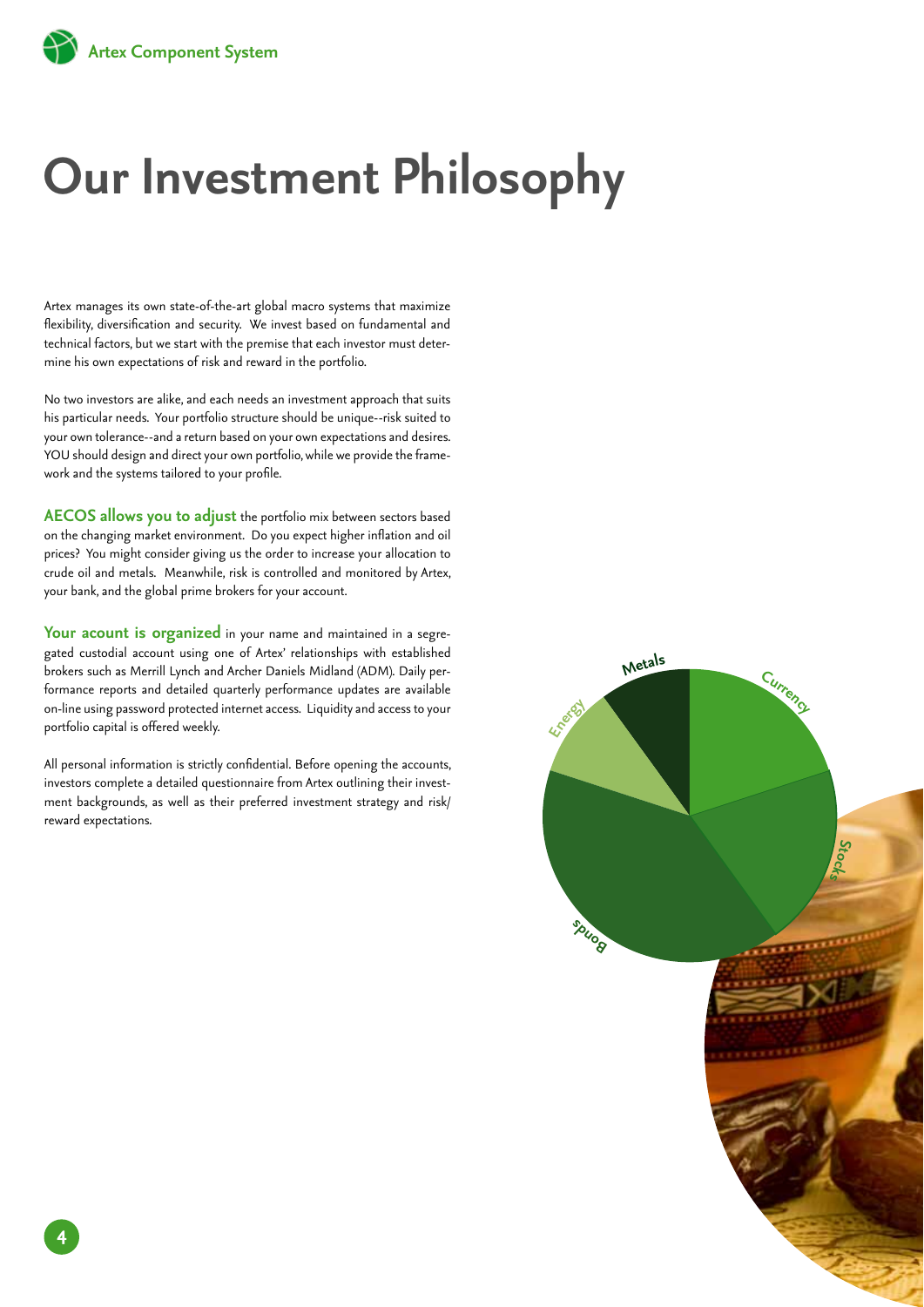# **Building strategies for top results**

Artex applies the following principles to its investment strategy:

**1** We invest in a broad, global portfolio. Artex invests only on the most liquid, regulated exchanges in the US, Japan and Europe. No off-exchange contracts are utilized, and our portfolios can be liquidated the same day.

**2** We diversify the portfolio--both our investments and trading strategies rely on multiple sectors and signals.

**3** We monitor the leverage to withstand changes in market environment. The key to long term success is protecting your capital base, particularly during poor market conditions. Artex dynamically adjusts the portfolio's exposure to stocks, bonds and "alternative" sectors as market conditions change.

**4** We use an environmental filter, to identify the fundamental relationship between stocks and interest rates. Artex uses this filter to add leverage during "favorable" market environments, and de-leverage during "hostile" environments.

**5** We use a technical filter to identify broad "trends" in stocks and bonds, and determine the optimal leverage to employ at any given time.

**6** We use volatility to exit and enter trades, taking profits early and avoiding early entries.

**7** Finally, we hedge our portfolios in a base currency that suits the investor, to reduce losses suffered due to currency exposure.

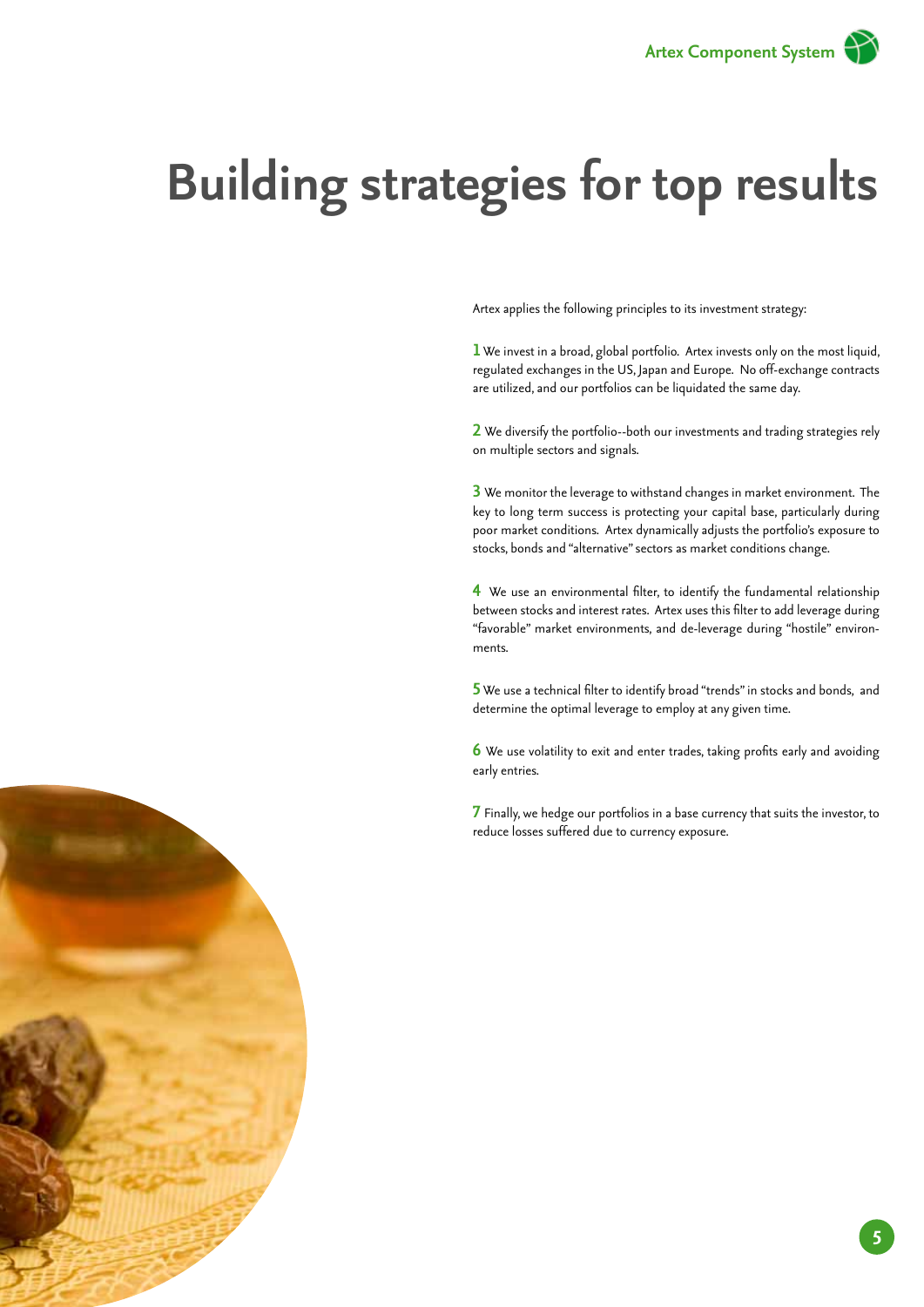

# **Global Major Market Stocks**

**The global stock program** comprises two separate portfolios—Major Markets Growth, and Emerging Markets Opportunities; Artex combines these two programs as a single unit, and adjusts the mix based on global market conditions.

**The Major Market Growth** attempts to identify top growth stocks within the US S&P 500, Asian 500 and European 350 Universe, combining technical strength with our proprietary fundamental filter. As with all stock investments, picking the right stocks is only the first part of an investment strategy.

In addition to applying "stops" on all stocks within the portfolio to protect against losses, Artex identifies the best market environment for stock investments, and this is where our environmental filter plays a key role in dynamically increasing or decreasing our market exposure to stocks. Finally, we consider the long-term trend of the broader equities market to determine if a "hedge" against stocks is appropriate. If so, we may "short" the appropriate stock index against a portfolio of stocks, thereby reducing risk during poor markets.

## **US/North America**

| $S&P$ 500    |  |
|--------------|--|
| NASDAO       |  |
| RUSSELL 2000 |  |
| Canada       |  |

**LATIN AMERICA**  Mexico Brazil

### **Europe**

 $2.40$ 

 $928$ 

S&P 350 FTSE

DAX

CAC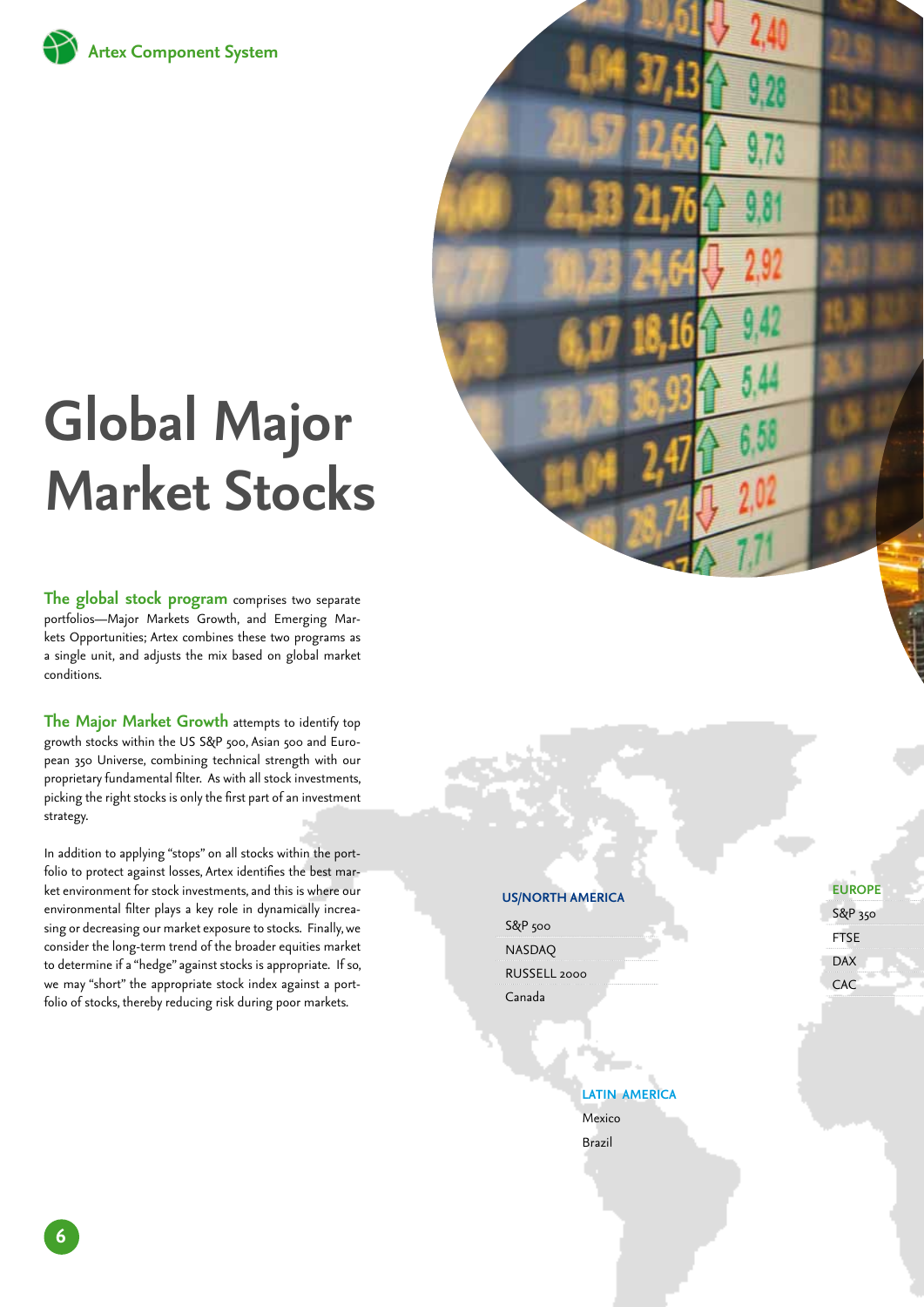**7**

# **Emerging Markets**

**AECOS expands** its stock investments beyond the US and major markets, to the global emerging markets based on research that suggests the largest growth in the coming years will come from emerging markets. Analysis of global indexes provides us with an efficient way to capture the capital weighted comparisons between these markets. Through this analysis, Artex can assess the appropriate relative weighting among, and between, major and emerging markets.

## **Asia**

S&P 500 NIKKEI--Japan China Hong Kong-Hang Seng India

Singapore

Korea

**GCC** Saudi Arabia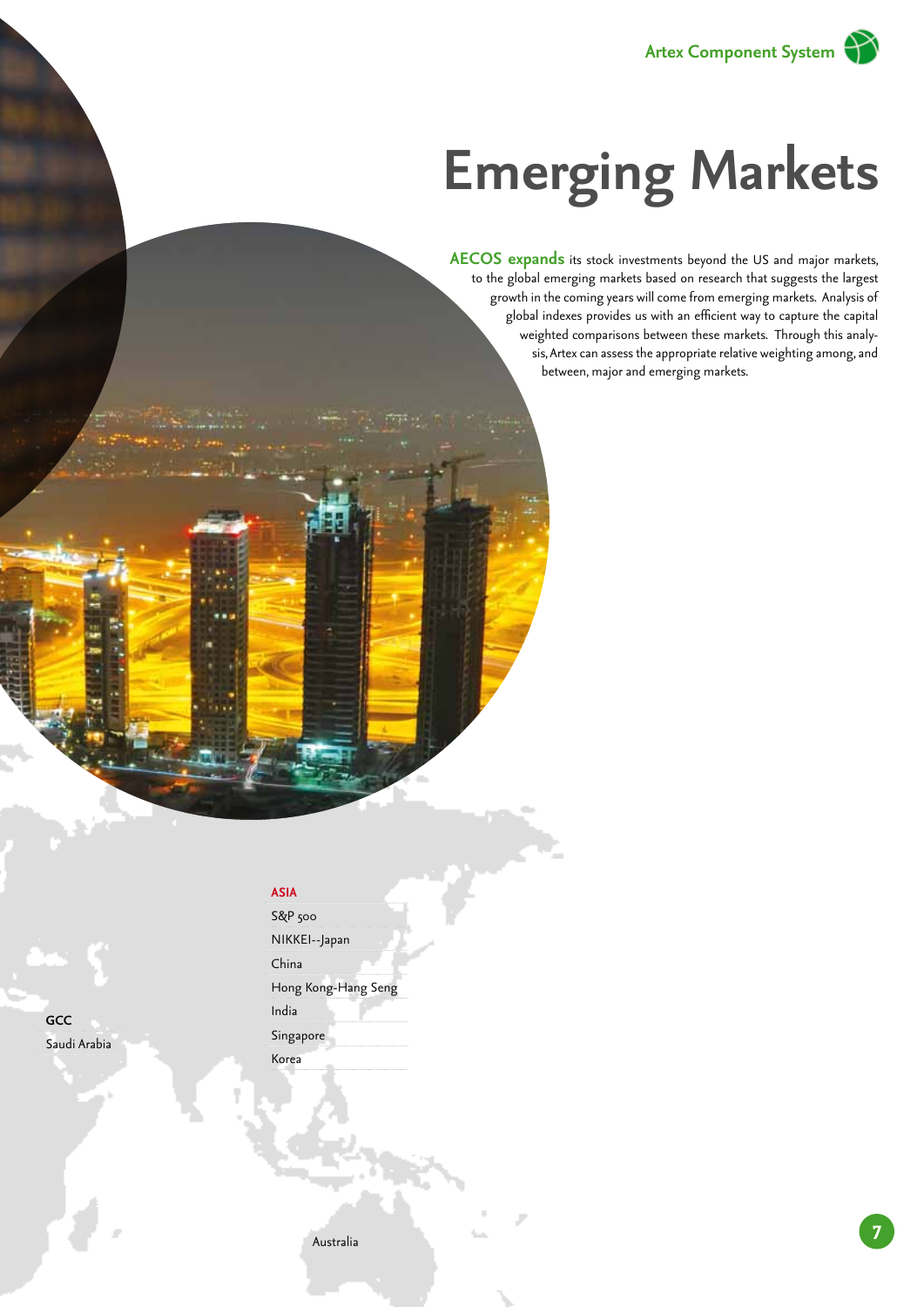

# **Investment Strategy for Stocks**

**Artex allocates equity** "slots" to each of the major regions highlighted above in proportion to the relative strength between them. Using "Buy" signals, Artex enters into orders to fill each of the available slots for investment. Stops are placed, allowing for a replacement country to be added when (and only if ) a corresponding "stronger" country gives us a buy signal.

Meanwhile, the US markets lead as a major benchmark to determine whether the overall global stock situation is positive, negative or neutral. Generally, we will invest most heavily—even greater than 100% of portfolio value--when the overall US equity picture is positive. Conversely, we will cut back when the markets are neutral, and may even exit completely when negative. This program augments the "top-down" logic we employ in our portfolios, and comes at a time when global emerging markets are expanding and maturing.

Globalization is adding liquidity and greater opportunities for investors to increase their global stock exposure, and the key is our systematic logic to identify the important emerging regional market. Because each region (and most countries within each region), maintains a unique currency base, generally greater diversification benefits are available through this investment approach than by investing in a single country.

All stock investment decisions are driven by a layer of fundamental and technical filtering, based on our proprietary logic, that increases and decreases exposure in stocks, from a high of 125% to a low of 0%.

Artex modifies its market exposure dynamically, and refreshes portfolios regularly. For both of the stock programs, Artex can also hedge the overall stock position by going "short" the S&P 500 Futures Index against the cash positions. This is an important tool to help investors protect their capital during adverse market conditions.

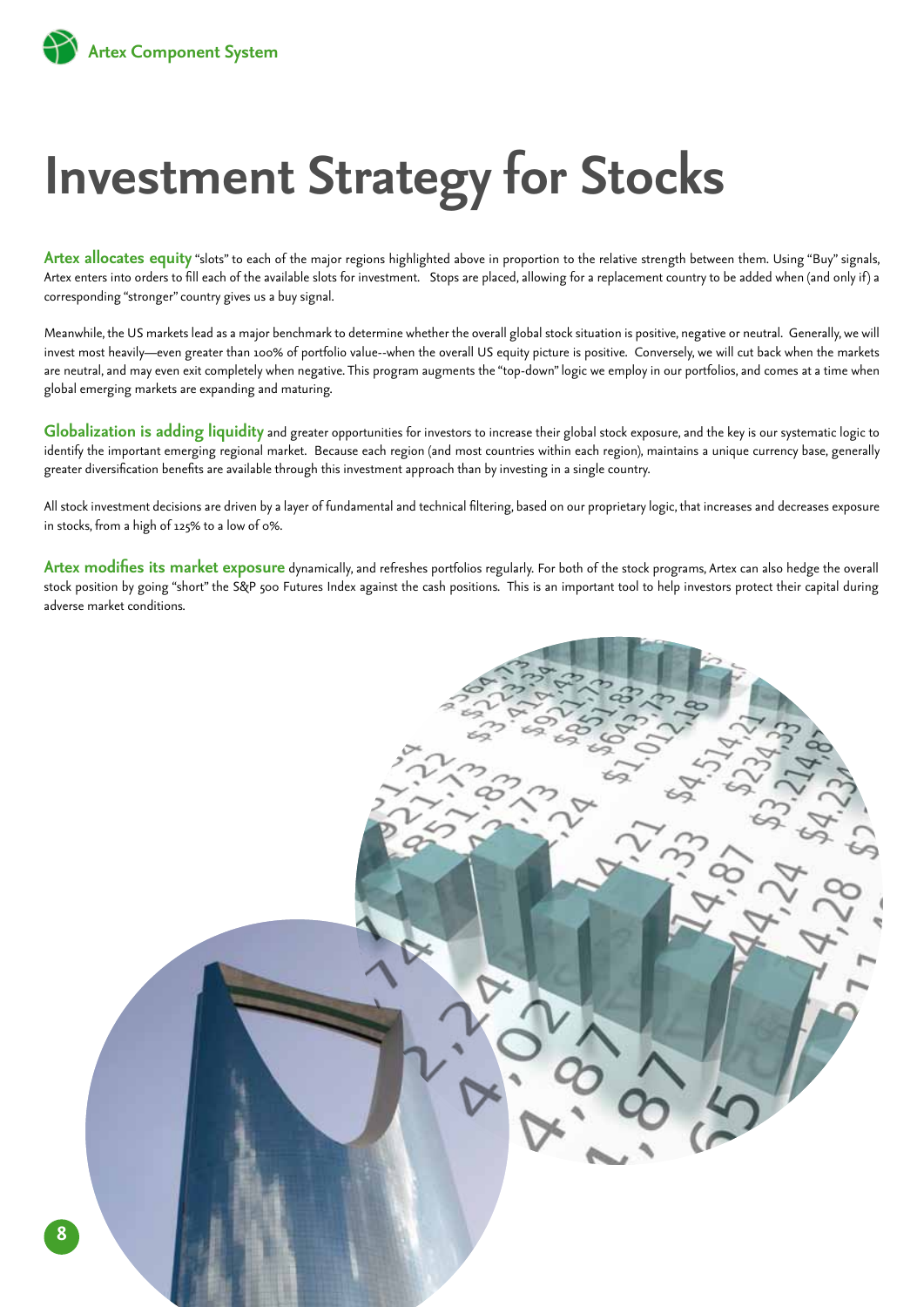# **Bonds**

**In contrast to many traditional bond programs,** the Artex Bond Program can profit in both rising and interest rate environments, a characteristic unusual to most investors. Most bond investments show profits during a declining interest rate environment, but can lose substantially with the onset of inflation. Because Artex can go "Long" or "Short" bonds, we can profit during both inflationary and deflationary markets, an important consideration for any prospective bond investor.

**Our program is based** on the thesis that the US debt market drives the world's interest rate movements, and decisions by leading central banks follow closely the directions of the US Federal Reserve. All other major global players follow the US lead in this particular sector, and in this way all major countries are notably interdependent. Artex focuses on 3 global regions—the US, Japan and Europe—and invest in both long and short term interest rate instruments.

A driving force behind this program is the fundamental interest rate situation, as observed in many of the standard indicators released by the US Federal Reserve and the US Treasury. These fundamental factors are important in determining, among other things, whether price or commodity inflation is a lingering threat. We also focus on Federal Reserve's decisions to raise or lower interest rates.

Using both fundamentals and technicals, the program adjusts the leverage of the portfolio, and the mix between bond sectors dynamically. Artex analyzes historical patterns to identify those investment periods when bonds perform well, and we increase our market exposure during these times. We also monitor the volatility of the underlying investments and may take profits early if market moves are unusual in short time frames. Volatility is a way for Artex to enter and exit trades at advantageous moments.

# **Major Currencies**

**The goal of the Currency Program** is to capture major moves between the world's most important and liquid currencies. Currencies represents one of the largest global markets, dwarfing the value of stocks, particularly when considered on the basis of daily volume traded. As such, currencies are one of the most important alternative investment markets, an important opportunity for profits, and a tool for hedging portfolio risk.

Artex profits from long term moves in currencies by making directional investments in those currencies showing strength or weakness. We employ a dynamic approach to its portfolio management, switching between currencies based on optimal market timing, volatility and, on occasion, market fundamentals. We limit ourselves to only the largest currencies markets, and generally avoid shorter term signals.

Artex strongly endorses the theory that every portfolio should include a basket of currencies for purposes of diversification.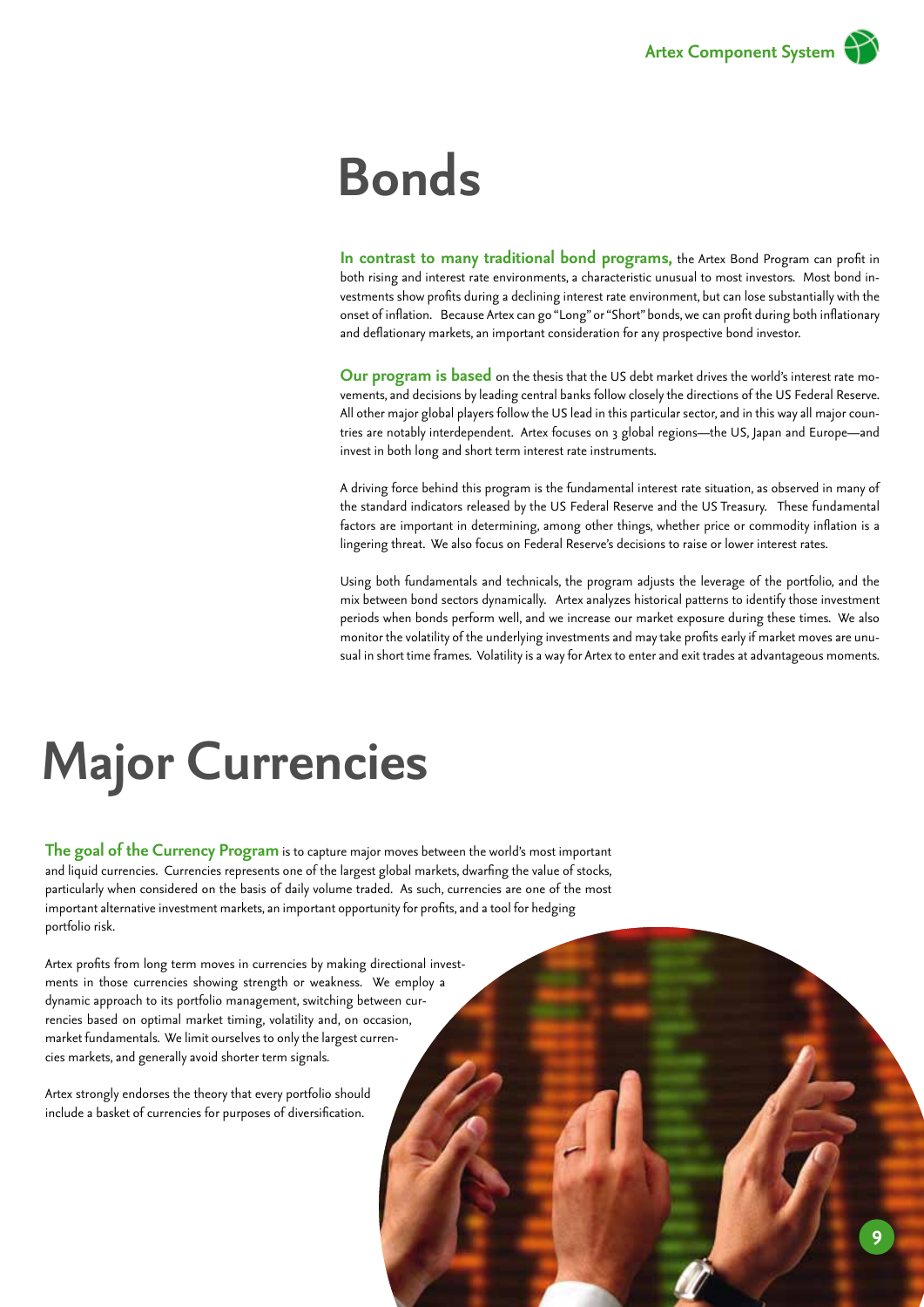# **Metals and Energies**

## **Inflation can erode the value of in-**

**vestments** over time, and investors are well advised to consider the impact of inflation in their long term investment decisions. Artex adds portfolios of metals and energies to help investors both take advantage of inflation sensitive sectors and to offset inflation. But this program can also profit in declining markets, as inflation subsides, making our program profitable in both rising and falling market environments. Adding even a small allocation of metals and energies to a traditional portfolio can increase diversification and help stabilize portfolio returns, sometimes dramatically. Investors may choose to weight their portfolios aggressively toward inflation, if they anticipate increased inflation in the coming years, as some experts have suggested.

# **Currency Hedge**

**The Currency Hedge program helps protect investors** against losses in "non-local" investment portfolios. Investors choose their underlying currency of choice, and Artex places a hedge on all foreign asset holdings to protect the investor in his desired base currency. Our logic for hedging follows our signals for global currencies; we monitor the condition of all major global currencies to ensure the investor has a measure of protection at all times.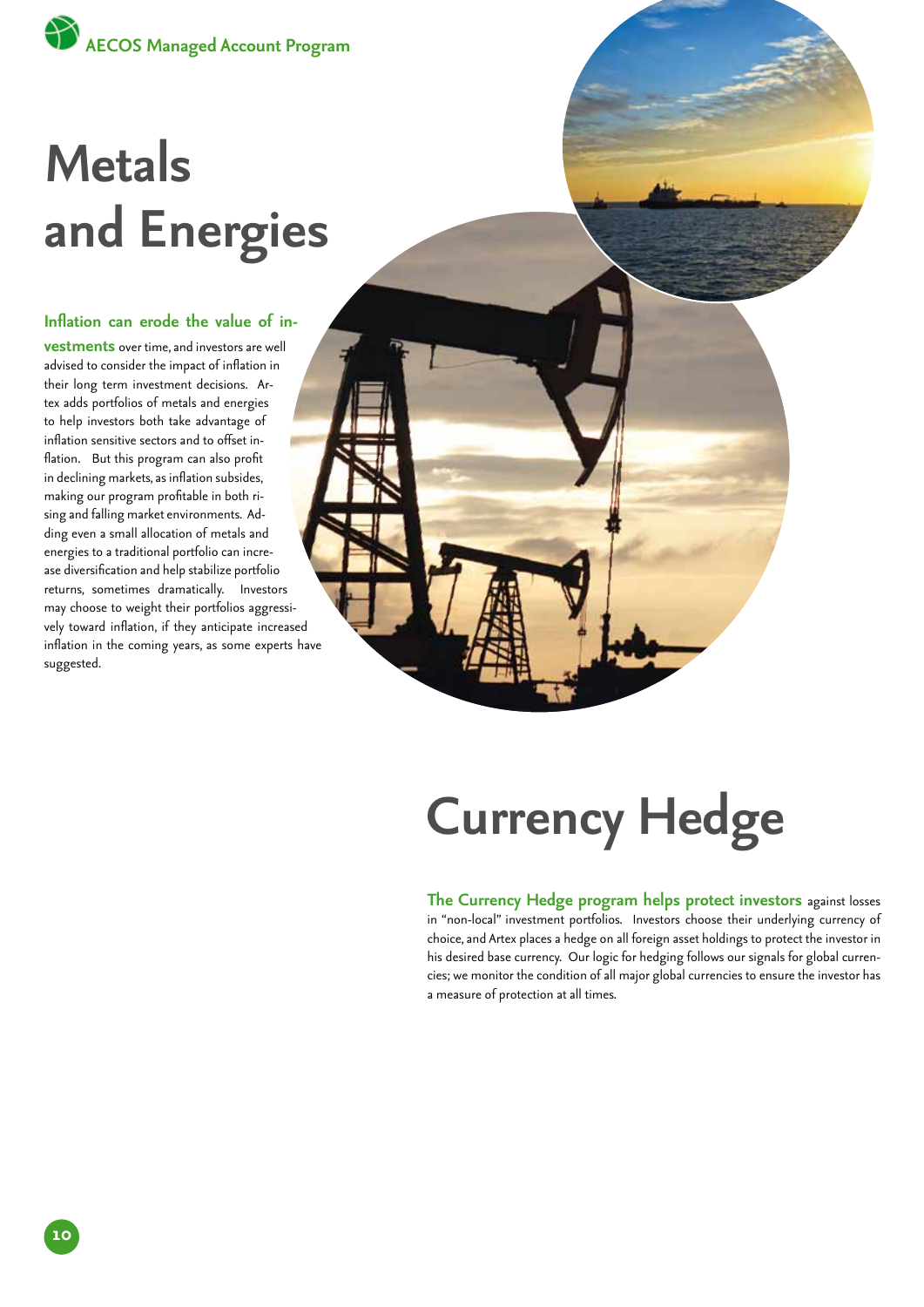# **Sharia Compliant Portfolios**

### **Artex offers through AECOS a unique Managed Account Program** for

Islamic Investors looking to participate in a Sharia-Compliant investment scheme. The structure of these portfolios differs from the normal AECOS programs, with leverage and allowable investments modified to comply with the strictest rules and regulations available to Muslim investors.

**Shariyah Review Bureau (SRB),** with offices in Jeddah, Saudi Arabia, is the Sharia Solutions Provider for AECOS, ensuring all investment decisions and trading positions are regularly checked to be in compliance to the highest standards of Islamic finance. Jeddah is the hub of Islamic activities for the world of Islam, providing the port of entry for the holiest mosques of Medina and Mecca.

For more information on SRB, please refer to the following site link:

**www.shariyah.com**

# **A new paradigm**  for investing

**Islamic investing has been likened** to the increasingly popular forms of "ethical investing," the religious equivalent of "green investing." This connection is for good reason. One of the first tenets of Sharia compliant investing points to various categories of companies that observant Muslims cannot, and should not embrace. These include investments in corporations involved in the manufacture or distribution of tobacco, alcohol, armaments, gaming, pornography, selected advertising and media, and investments in companies heavily engaged in interest-bearing activities.

Investors may not fully appreciate some of the nuances within Islamic investing that are causing a new generation of investment managers to take a second look at Sharia Compliant Investing. Inherent is a sophisticated and noteworthy set of filters that monitors leverage and, ultimately, helps control the underlying "risk" built into companies. Keeping in mind the guiding principle of investment managers that risk can be viewed as too much of one thing AND/OR not enough of another, these rules and filters are only slowly coming to be appreciated within the broader financial marketplace, and may eventually provide support for a new paradigm for the management of leverage and risk within the broader financial marketplace. Not surprisingly, the rise in Islamic investing comes against the backdrop of the recent meltdown in the global marketplace, most notably within the financial sector.

Investors looking to comply with the principles of Islamic investing, can choose a portfolio structure managed in accordance with Sharia compliant principles. Shariyah Review Bureau (SRB) is a leading independent Sharia Solutions Provider, with a base in the GCC and a key office in Jeddah, within the Kingdom of Saudi Arabia. SRB will be responsible for conducting regular reviews of the AECOS portfolios, and overseeing the annual Sharia audit to ensure that Islamic rules are maintained and enforced.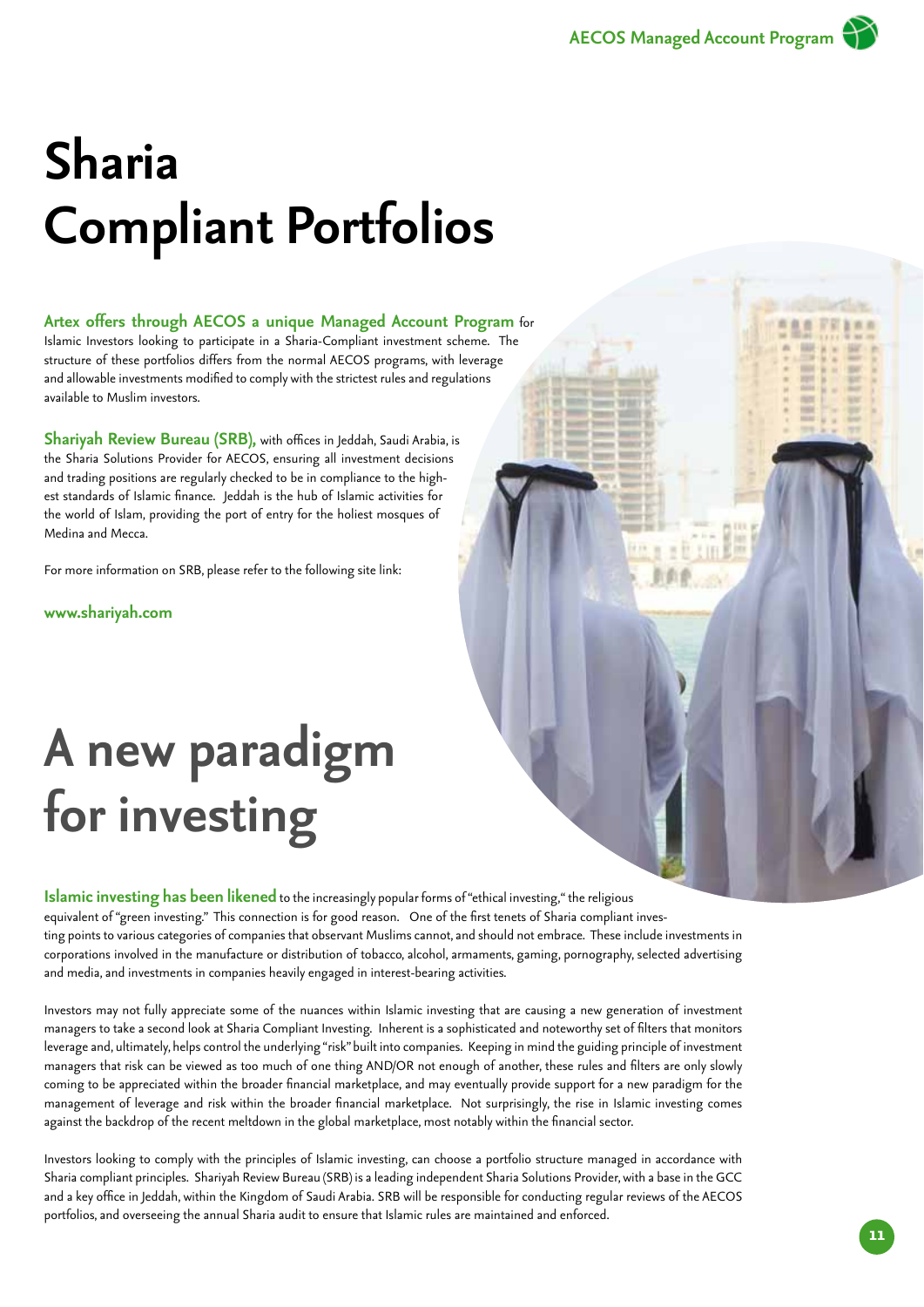



### **What is "Sharia Compliant Investing?"**

Sharia compliant investing is a method that applies finance consistent with the rules and precepts of Islam. Certain prescribed investments and strategies are allowed under Sharia rules. Artex may trade Sharia-compliant stocks, certain metals, currencies, energies and other commodities-related investments, but may not invest in bonds, gold or silver, or stocks that fail to meet the strict conditions for Islamic investors. Generally, strictly "long-only" investments are allowed, and particular attention is paid to the relationship between the buyer and seller, to ensure that proper "risk" is assigned within any transaction. Stocks of corporations that are deemed Sharia compliant must meet regular standards, including proper debt levels and proper investment focus. By example, companies with high debt-to-equity ratios, or which have interests in financial institutions, casinos, tobacco companies or food interests that engage in the sale of pork or "unclean" products, are not allowed. It is noteworthy that during the market downturn of 2008, Islamic investments were generally able to escape the huge drop in value, due to more prudent investment principles that steered investors away from the volatile banking and financial sectors.

During the last decade, the Islamic financial services industry has expanded to include over 300 institutions in 75 countries, with Sharia-compliant assets worldwide estimated at \$800 billion.

#### **Shariyah Review Bureau**

The Shariyah Review Bureau (SRB) specializes in Islamic Finance, providing Islamic compliance and auditing for funds dealing in both traditional and alternative investments. SRB is based in Bahrain, with its main office in Jeddah, Saudi Arabia. SRB will organize the "Sharia Board of Scholars" to approve the structure and trading strategy Artex will utilize, and will conduct the annual "Sharia Audit" for the Fund. SRB will be a close partner with Artex in ensuring that rules and regulations for our portfolios comply `with the highest Sharia standards, and will advise Artex as it considers which investments and strategies it may employ.

#### **Jeddah and its importance**

Artex maintains an office in the important port city of Jeddah, the historic hub of Saudi Arabian commerce and the main arrival point for Pilgrims in transit to the holy sites of Mecca and Medina. Jeddah is an important location for Artex due to its access to Sharia Scholars and the most current information on Sharia compliant investing.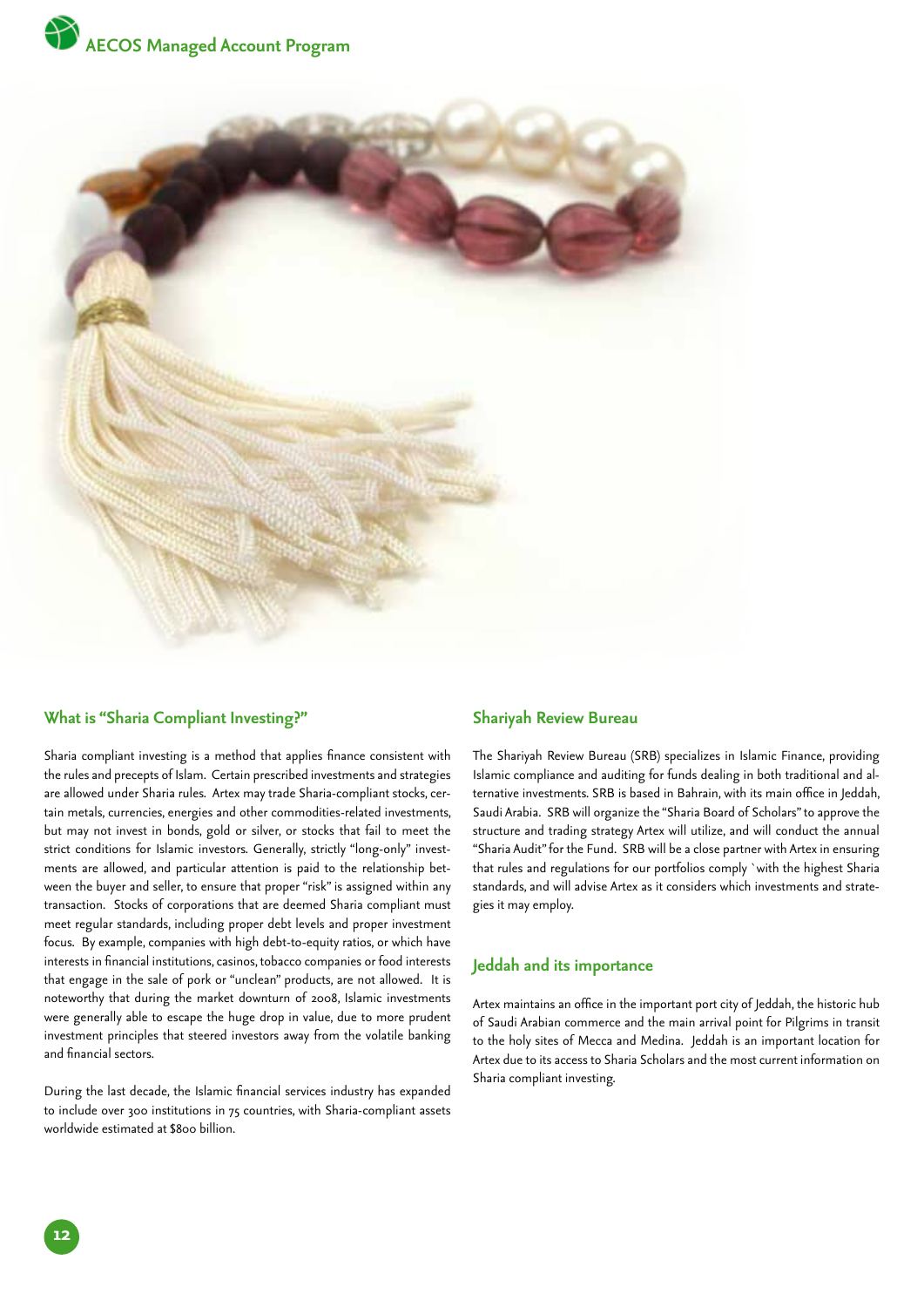**Artex offers the AECOS Managed Account Program** that invests in a diversified, global portfolio of both traditional and alternative asset classes and strategies that can also be consistent with the rules of Islamic Finance, should investors desire a Sharia Compliant program. The goal is long term capital appreciation with comparatively low risk, using the keys to successful long term investing that include: 1) diversification, 2) liquidity, 3) transparency, and 4) security.

Diversification is achieved through investments in a diversified portfolio of major and emerging market stocks, and additional "layering" using several alternative investment sectors that includes currencies, metals, and energies. Artex adjusts its market exposure dynamically using a proprietary mix of fundamental and technical factors, modifying leverage in all assets depending on the health of the global economy. For Sharia compliant portfolios, no shortselling or excessive leverage is allowed, so all investments are "buy-only," and must comply with a strict set of rules that are monitored and measured regularly.

Liquidity is provided through Artex' association with some of the strongest banks in the world, which also function as prime brokers for the fund shares. Investments are made through these banks and affiliated brokers, and on regulated stock exchanges throughout the world. Investors purchase Fund Shares through regulated banks, which then purchase fund shares through the European clearing agency known as "Clearstream," or "Euroclear," a bankto-bank clearing agency for mutual funds that Artex has worked with for several years. All shares are redeemable each month-end at the then-current net asset value, and are priced weekly for greater clarity to investors.

Transparency is provided through individually managed accounts, organized in the names of the investors. Statements are on-line, password protected and available daily.

Security is provided through our brokerage and clearing relationships with some of the largest global custodians, including Merrill Lynch and ADM, which have functioned as brokers for Artex portfolios for many years.

### **Investment Portfolios**

The foundation for the AECOS portfolios contains a diversified mix of exchange traded assets, including stocks, bonds, currencies, metals and energies. Depending on the market environment, stock investments may be made in several regional and industrial sectors based on our estimates of growth prospects and relative strength. An "alternative overlay" of complimentary assets is then added to offer 1) diversification into several important non-correlated assets, 2) the potential for added returns using additional leverage AND a reduction in portfolio volatility through diversification, 3) a currency hedge and overlay—to protect the investor's base investment. The combined portfolio offers investors greater opportunities to profit in other alternative asset classes than stocks and bonds.

# **Our Philosophy**

### **Background**

The AECOS program utilzies the investment management expertise of The Aegis Group, Ltd., a registered Commodity Trading Advisor (CTA) with the US National Futures Association since 1993. Artex oversees the European and Middle Eastern Management of Aegis and the AECOS Program. Aegis is a hedge fund manager specializing in a strategy categorized in the industry as "Global Macro" investing. This management style combines a fundamental market overview with technical timing to determine the best time to buy and sell various assets, and the best sectors to combine for optimal risk and reward. As with most Global Macro managers, the key to success is a combination of identifying investment opportunities, correct timing for these purchases and sales, and proper leverage and risk control. We expand this philosophy through strict attention to portfolio dynamics, focusing on risk reduction as a way to achieve long term capital appreciation.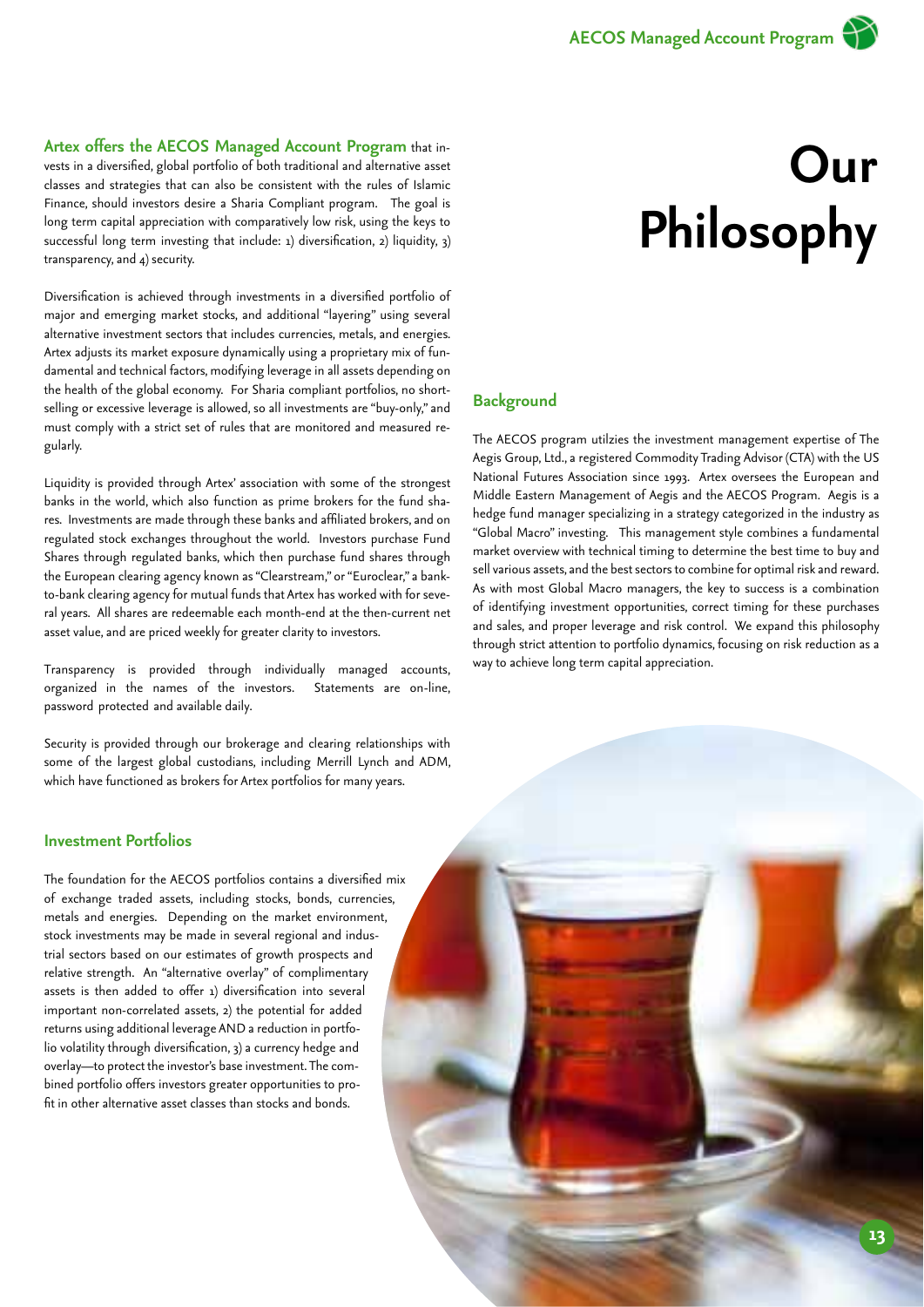## **General Risks**

#### **Volatility of Returns**

The value of investments and the amount of income derived from them may go down as well as up. All investments can be affected by a variety of factors, including macro-economic market conditions such as the interest or exchange rate environment, or other general political factors in addition to more company or investment specific factors.

#### **Investment Leverage or Gearing**

Use of borrowing to invest, increases both the volatility and the risk of an investment. This applies if a company has significant borrowings, or if an investment vehicle otherwise allows an investor to gain much greater economic exposure to an asset than is paid for at the point of sale. It also applies if an investor borrows money for the specific purpose of investing. The impact of leverage can be as follows:

Movements in the price of an investment leads to much greater volatility in the value of the leveraged position, and this could lead to sudden and large falls in value;

The impact of interest costs could lead to an increase in any rate of return required to break even; or

A client may receive back nothing at all if there are significantly large falls in the value of the investment.

#### **Foreign Exchange**

Investments denominated in foreign currencies create additional risks related to the relevant exchange rate. Movements in exchange rates may cause the value of an investment to fluctuate either in a favorable or unfavorable manner.

#### **Taxation**

The tax treatment of an investment for individual clients is relevant to the specific circumstances of each client. There can be no guarantee that the nature, basis or incidence of taxation may not change during the lifetime of an investment. This may cause potential, current or future tax liabilities, and you should be aware of the tax treatment of any investment product before you decide to invest.

If your circumstances are changing, or if you are uncertain about any aspect of how an investment might relate to your own tax position, please seek professional tax advice.

#### **Part 2**

#### **Investment Specific Risks**

#### Equity Securities

Ownership of an equity security represents a direct stake in the company concerned. Such an investment will participate fully in the economic risk of the company and its value can therefore fall as well as rise. The price volatility of equity markets can change quickly, and cannot be assumed to follow historic trends. In adverse market conditions irrecoverable capital losses could be incurred. In the worst case, a company could fail and if this happens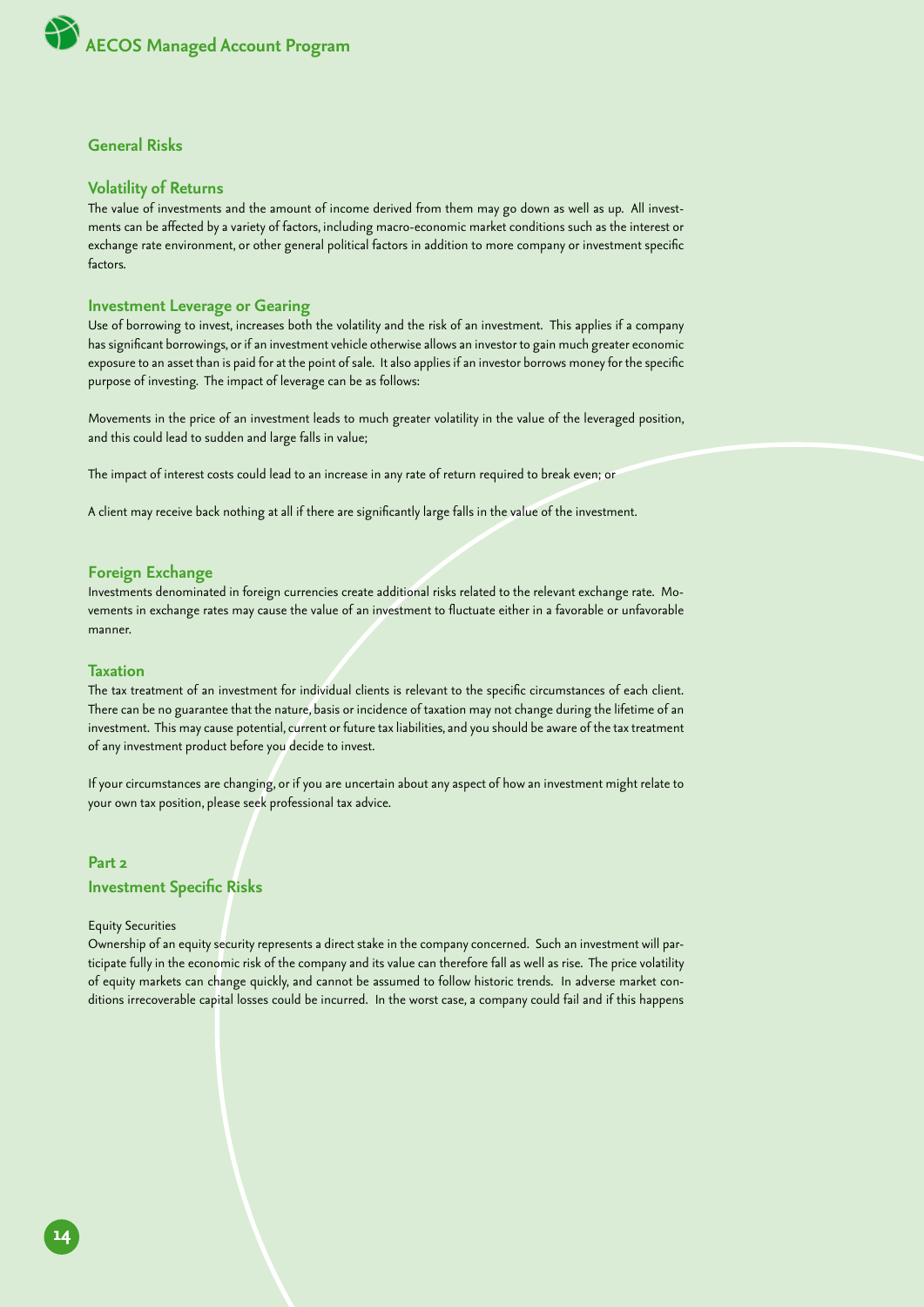its equity can become worthless. These securities are commonly used by investors seeking longer term capital growth. Examples of typical company characteristics which could increase equity investment risks are:

- · a low market capitalization;
- · product set that is undiversified or reliance on single markets as a major source of income;
- · a significant reliance on borrowing as a source of finance;
- · a significant level of fixed costs to pay, irrespective of output, production or turnover levels;
- · major income sources which are seasonal or 'cyclical' in nature; and

· companies trading primarily in emerging markets particularly during poor market conditions, or in countries where legal property rights may be difficult to enforce.

The risks involved in equity investment can often be managed through investment via diversified investment vehicles, or by investing directly in a wide range of different companies, industries, countries and currencies.

### **Derivatives Contracts**

### **Futures and Forwards**

Transactions in futures or forwards give rise to a legal obligation to either buy ('long') or to sell ('short') a specified amount of an asset at expiry at a price determined today. These transactions usually carry a high degree of risk, which arises because an investor is exposed to the movement of a proportionately large amount of the underlying in return for a small upfront payment. This can either work in favor or against an investor.

For bought futures or forwards an investor will profit from rising market prices, and vice versa for sold futures or forwards. Please also note that the current price at which an asset can be traded in the futures market may differ from the price at which it can be bought or sold immediately at the time of dealing. This can work either in favor or against the returns experienced by an investor.

Futures or forwards are contingent liability investments, meaning that you may be called upon to pay additional sums during the life of the contract and on maturity. It is very important that you understand the potential amounts you could be liable for and are comfortable that you will be able to afford to pay such amounts if they fall due.

### **Commodities Linked Products**

Commodity based investments may be impacted by a variety of political, economic, environmental and seasonal factors relating to issues that impact either upon demand or on the available supply of the commodity in question. As with all investments, the value of commodities can fall as well as rise.

Investment in commodities is often achieved either via a structured product over a commodities index or basket of different commodities, or by using a commodity derivative. Such products will be accompanied by specific risk disclosures to which you should refer for further information.